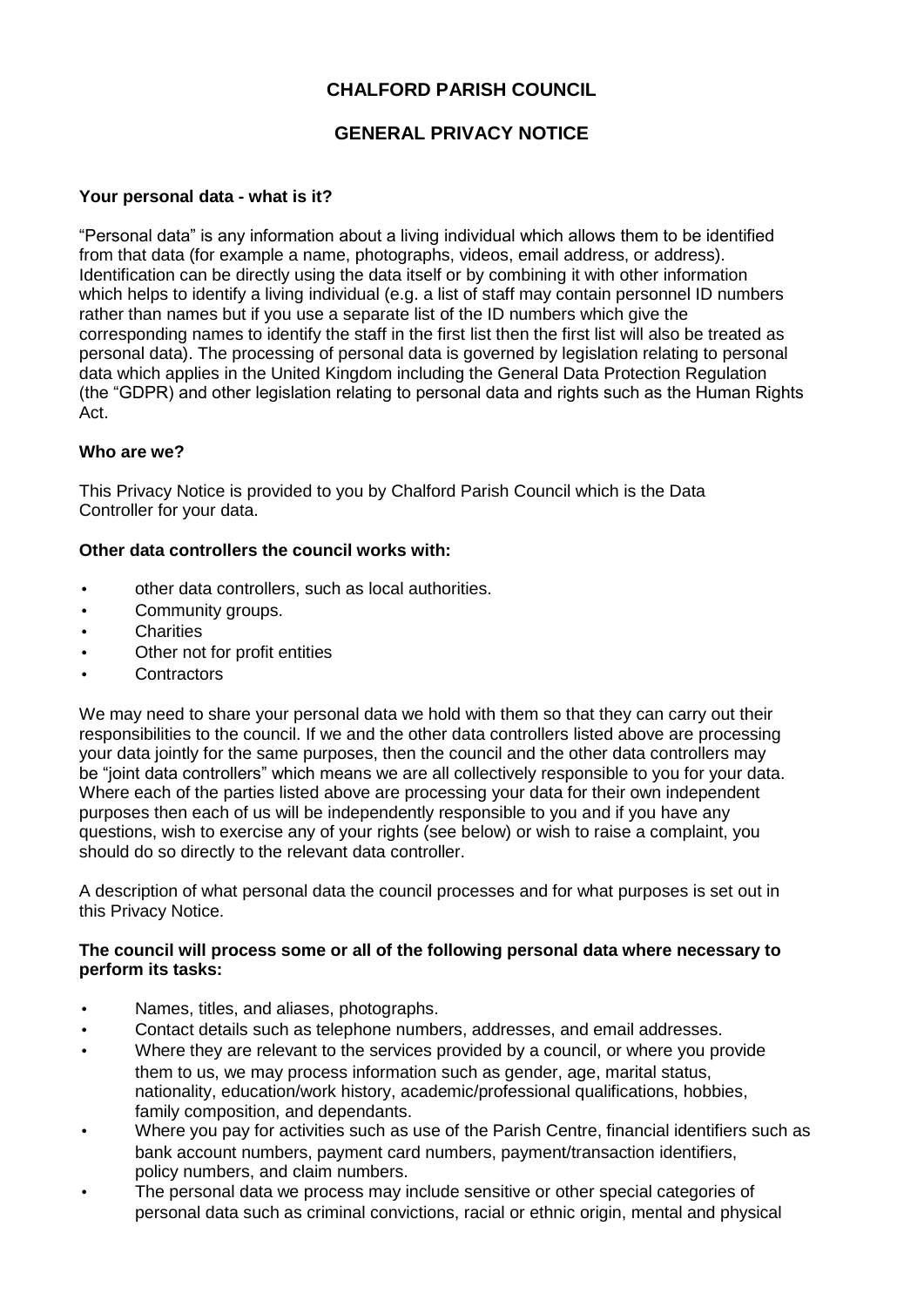health, details of injuries, medication/treatment received, political beliefs, trade union affiliation, genetic data, biometric data, data concerning and sexual life or orientation.

#### **How we use sensitive personal data**

- We may process sensitive personal data including, as appropriate:
	- your racial or ethnic origin or religious or similar information in order to monitor compliance with equal opportunities legislation;
	- in order to comply with legal requirements and obligations to third parties.
- These types of data are described in the GDPR as "Special categories of data" and require higher levels of protection. We need to have further justification for collecting, storing and using this type of personal data.
- We may process special categories of personal data in the following circumstances:
	- In limited circumstances, with your explicit written consent.
	- Where we need to carry out our legal obligations.
	- Where it is needed in the public interest.
- Less commonly, we may process this type of personal data where it is needed in relation to legal claims or where it is needed to protect your interests (or someone else's interests) and you are not capable of giving your consent, or where you have already made the information public.

## **Do we need your consent to process your sensitive personal data?**

• In limited circumstances, we may approach you for your written consent to allow us to process certain sensitive personal data. If we do so, we will provide you with full details of the personal data that we would like and the reason we need it, so that you can carefully consider whether you wish to consent.

## **The council will comply with data protection law. This says that the personal data we hold about you must be:**

- Used lawfully, fairly and in a transparent way.
- Collected only for valid purposes that we have clearly explained to you and not used in any way that is incompatible with those purposes.
- Relevant to the purposes we have told you about and limited only to those purposes.
- Accurate and kept up to date.
- Kept only as long as necessary for the purposes we have told you about.
- Kept and destroyed securely including ensuring that appropriate technical and security measures are in place to protect your personal data to protect personal data from loss, misuse, unauthorised access and disclosure.

#### **We use your personal data for some or all of the following purposes:**

- To deliver public services including to understand your needs to provide the services that you request and to understand what we can do for you and inform you of other relevant services.
- To confirm your identity to provide some services.
- To contact you by post, email, telephone or using social media (e.g., Facebook, Twitter, WhatsApp).
- To help us to build up a picture of how we are performing.
- To prevent and detect fraud and corruption in the use of public funds and where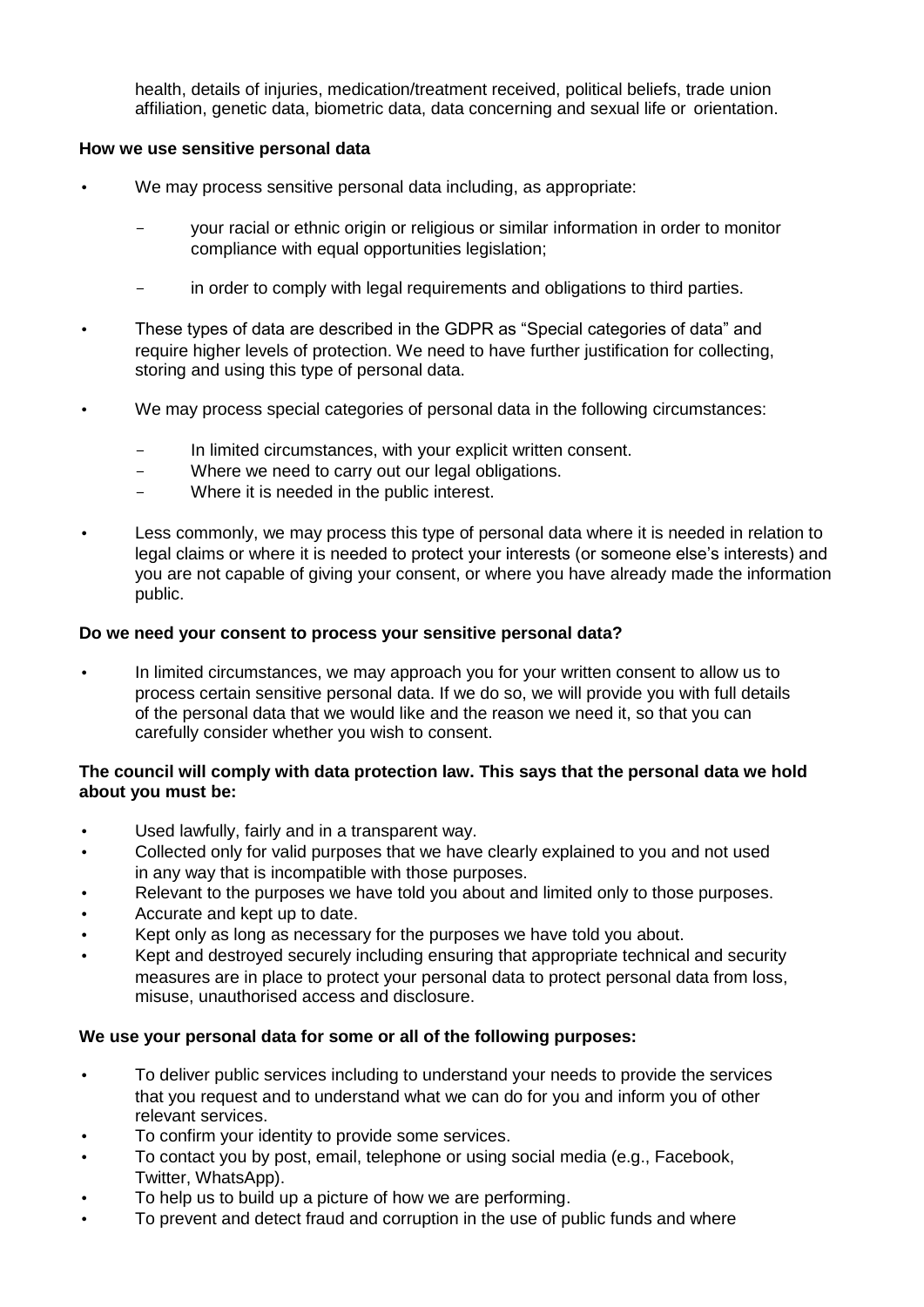necessary for the law enforcement functions.

- To enable us to meet all legal and statutory obligations and powers including any delegated functions.
- To carry out comprehensive safeguarding procedures (including due diligence and complaints handling) in accordance with best safeguarding practice from time to time.
- To promote the interests of the council.
- To maintain our own accounts and records.
- To seek your views, opinions or comments.
- To notify you of changes to our facilities, services, events and staff, councillors and other role holders.
- To send you communications which you have requested and that may be of interest to you. These may include information about campaigns, appeals, other new projects or initiatives.
- To process relevant financial transactions including grants and payments for goods and services supplied to the council.
- To allow the statistical analysis of data so we can plan the provision of services.

## **What is the legal basis for processing your personal data?**

The council is a public authority and has certain powers and obligations. Most of your personal data is processed for compliance with a legal obligation which includes the discharge of the council's statutory functions and powers. Sometimes when exercising these powers or duties it is necessary to process personal data of residents or people using the council's services. We will always take into account your interests and rights. This Privacy Notice sets out your rights and the council's obligations to you.

We may process personal data if it is necessary for the performance of a contract with you, or to take steps to enter into a contract. An example of this would be processing your data in connection with the acceptance of an allotment tenancy.

Sometimes the use of your personal data requires your consent. We will first obtain your consent to that use.

## **Sharing your personal data**

This section provides information about the third parties with whom the council may share your personal data. These third parties have an obligation to put in place appropriate security measures and will be responsible to you directly for the manner in which they process and protect your personal data. It is likely that we will need to share your data with some or all of the following (but only where necessary):

- The data controllers listed above under the heading "Other data controllers the council works with".
- Our agents, suppliers and contractors. For example, we may ask a commercial provider to publish or distribute newsletters on our behalf, or to maintain our database software.
- On occasion, other local authorities or not for profit bodies with which we are carrying out joint ventures e.g. in relation to facilities or events for the community.

## **How long do we keep your personal data?**

We will keep some records permanently if we are legally required to do so. We may keep some other records for an extended period of time. For example, it is currently best practice to keep financial records for a minimum period of 8 years to support HMRC audits or provide tax information. We may have legal obligations to retain some data in connection with our statutory obligations as a public authority. The council is permitted to retain data in order to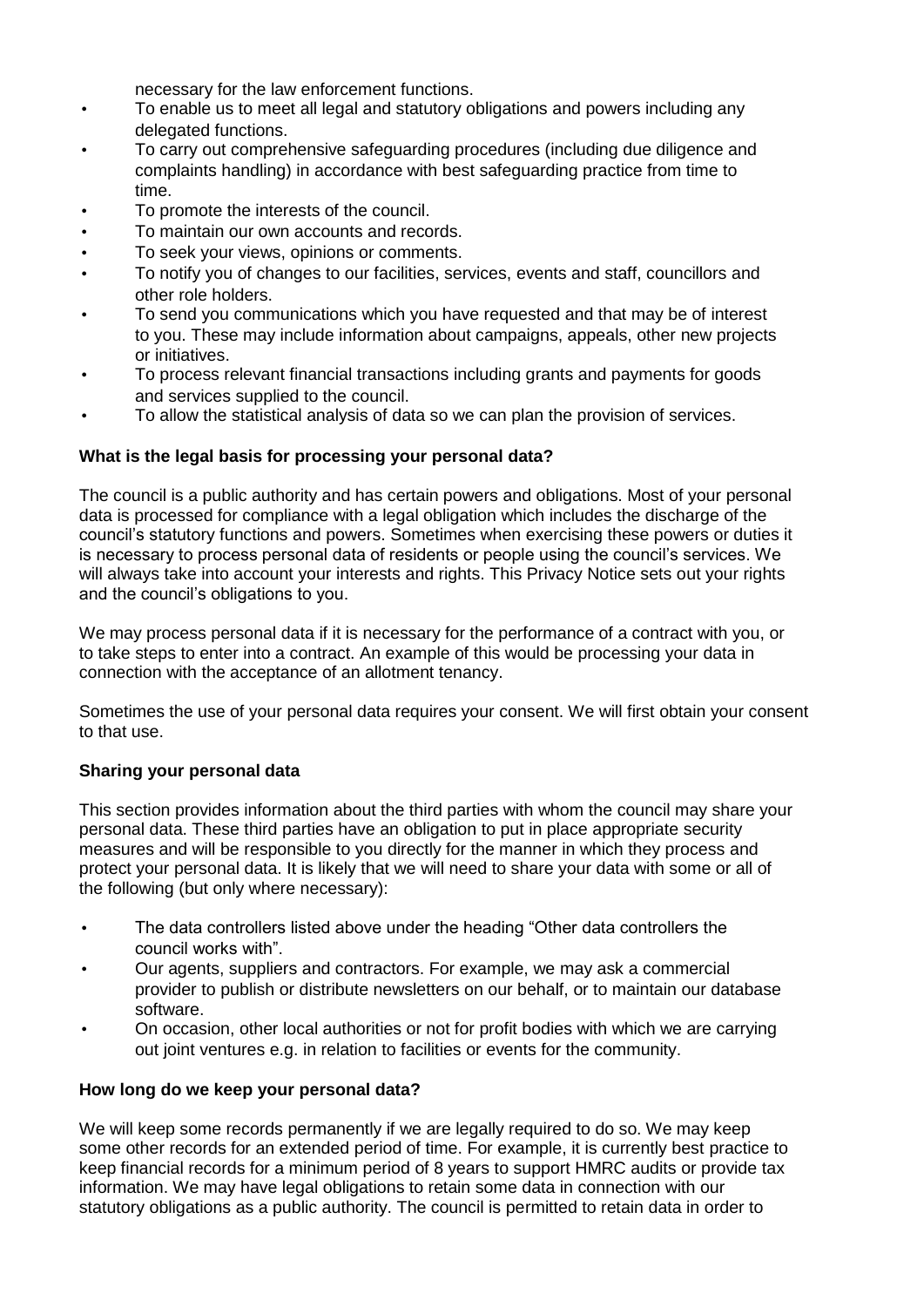defend or pursue claims. In some cases the law imposes a time limit for such claims (for example 3 years for personal injury claims or 6 years for contract claims). We will retain some personal data for this purpose as long as we believe it is necessary to be able to defend or pursue a claim. In general, we will endeavour to keep data only for as long as we need it. This means that we will delete it when it is no longer needed.

## **Your rights and your personal data**

You have the following rights with respect to your personal data:

When exercising any of the rights listed below, in order to process your request, we may need to verify your identity for your security. In such cases we will need you to respond with proof of your identity before you can exercise these rights.

# 1) **The right to access personal data we hold on you**

- At any point you can contact us to request the personal data we hold on you as well as why we have that personal data, who has access to the personal data and where we obtained the personal data from. Once we have received your request we will respond within one month.
- There are no fees or charges for the first request but additional requests for the same personal data or requests which are manifestly unfounded or excessive may be subject to an administrative fee.

# 2) **The right to correct and update the personal data we hold on you**

• If the data we hold on you is out of date, incomplete or incorrect, you can inform us and your data will be updated.

## 3) **The right to have your personal data erased**

- If you feel that we should no longer be using your personal data or that we are unlawfully using your personal data, you can request that we erase the personal data we hold.
- When we receive your request we will confirm whether the personal data has been deleted or the reason why it cannot be deleted (for example because we need it to comply with a legal obligation.)

#### . 4) **The right to object to processing of your personal data or to restrict it to certain purposes only**

- You have the right to request that we stop processing your personal data or ask us to restrict processing. Upon receiving the request we will contact you and let you know if we are able to comply or if we have a legal obligation to continue to process your data.
- 5) The right to data portability
- You have the right to request that we transfer some of your data to another controller. We will comply with your request, where it is feasible to do so, within one month of receiving your request.
- 6) The right to withdraw your consent to the processing at any time for any processing of data to which consent was obtained.
- You can withdraw your consent easily by telephone, email, or by post (see Contact